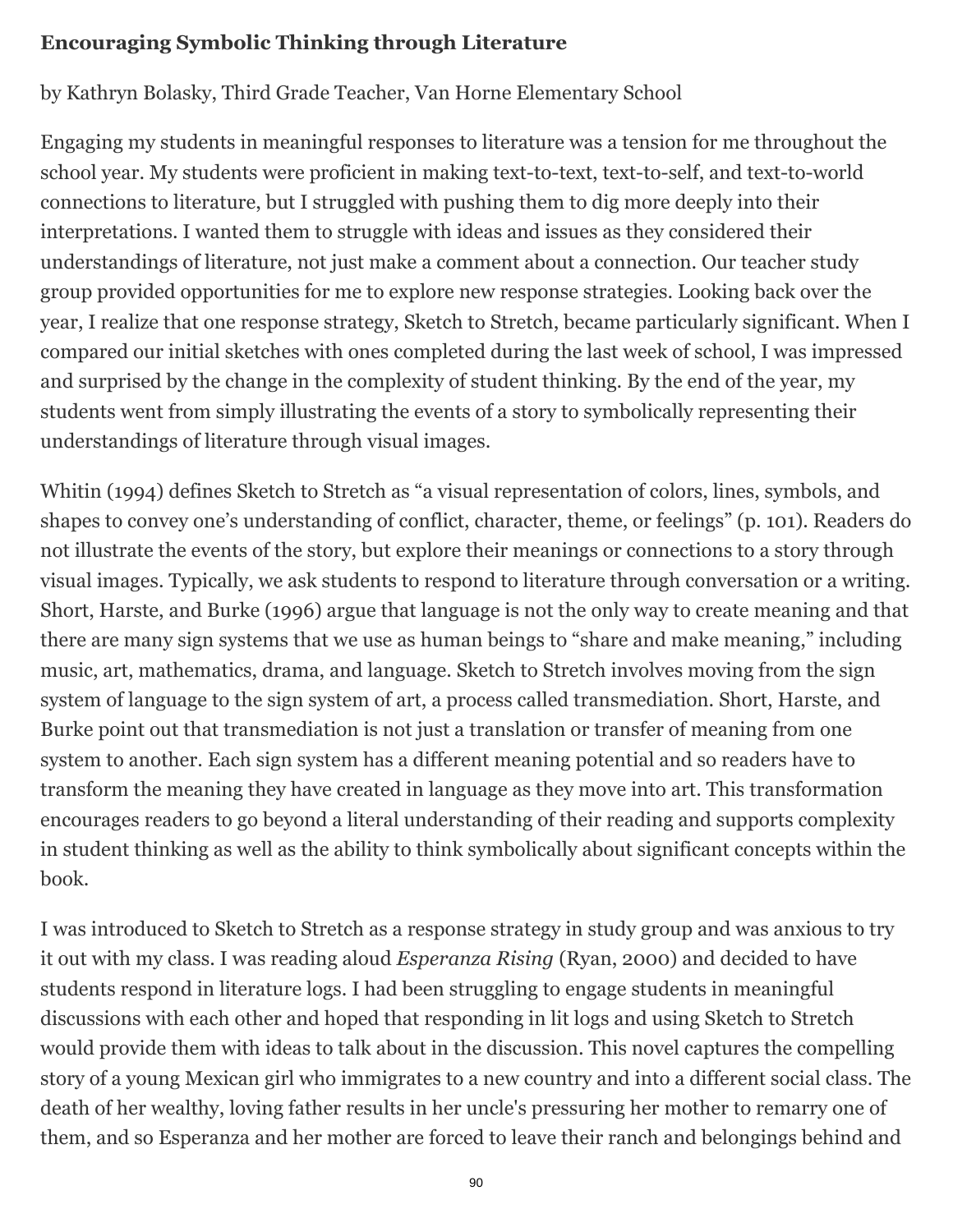flee to a new life as migrant workers in California.

I explained that I wanted students to explore the big ideas of the chapter using pictures or words. My past experience as a primary teacher led me to believe that using pictures as a response would ease their anxiety about putting their thoughts into writing. Their responses incorporated both writing and pictures, but only showed basic comprehension of the events in the story. Even though their responses were retellings, not sketches of meanings, the sketches were a significant step in developing their thinking about literature because they were using more than one sign system to visually represent events from the story.

Their sketches indicated that students were able to identify the important events in each chapter, but they could not explain why those events were important. Mason's response depicts a pivotal scene from the Chapter 7 where Esperanza and her mother are on the train and a young passenger wants to play with Esperanza's treasured doll. This part of the story is a turning point for Esperanza and her mother, because Esperanza interacts with someone who is poor for the first time. She has grown up in Mexico with wealth and privilege and her mother explains that they are now also struggling with poverty. Choosing to respond to this part of the chapter indicated that Mason understood the importance of the event, but he could not explain why this event is significant to the story.

The 11+12 g/HON<br>was crying becaus<br>speranzas foll wither

Even though a majority of the responses were retellings of events, a few students did use visual symbols related to the events. Dan drew a wedding ring and a wedding band, with the caption "ring- will you marry me," to show that Esperanza's uncle wanted to marry her mother. During the discussion of this chapter, Dan indicated that he saw this as an important event, but he could not explain why. Elana used facial expressions to represent the change in Esperanza's uncle's personality. Esperanza's perceptions of her uncle change in the story and Elana noted the shift, but was not able to verbally explain how that affected the story.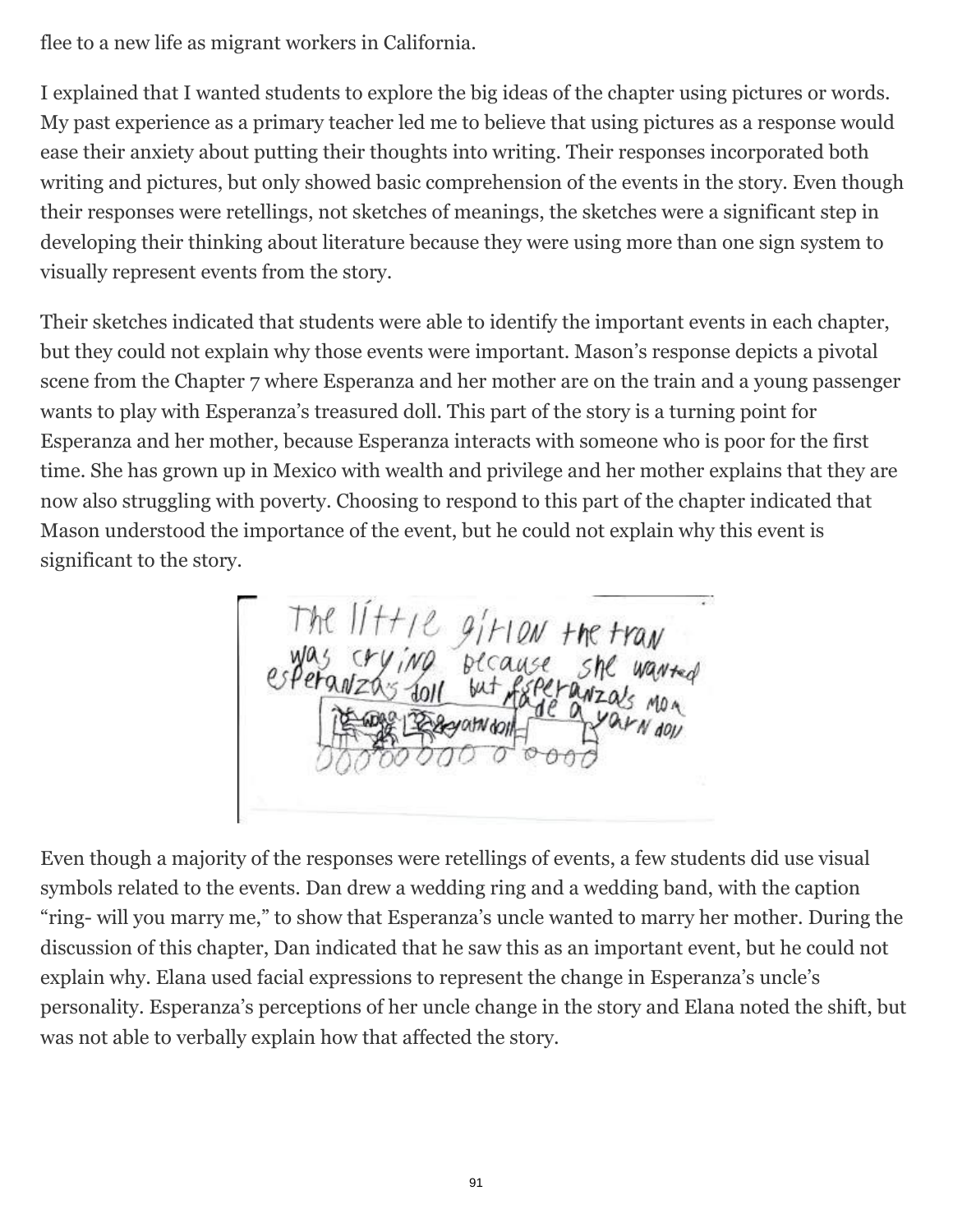

Bailey's response gave me hope about using Sketch to Stretch to push student thinking. Bailey was able to effectively use symbols to signify Esperanza's father's death. She drew a grave marker that was framed by two roses and she explained that the roses symbolized Esperanza and her mother. On each stem there were large thorns. She drew a heart above the gravestone and the two roses to show the love they had for each other. Bailey's response showed me that my students could move past retellings into deeper understandings of a text.



I decided to use the conceptual frame we were focusing on in Learning Lab to guide and push our thinking. Our teacher study group had decided to look at human rights and the power of choice. With the help of Lisa Thomas, I selected a few picture books from a text set on our central theme and read aloud *When I Grow Up I Will Win the Nobel Prize* (Pin, 2006), *First Day in Grapes* (Perez, 2002), and *The Big Box* (Morrison, 2002). I started our discussions by asking, "Who had the power to make choices for a better world?" This question provided a starting point for student responses and jump started many discussions. I also made an effort to demonstrate my thinking about the important decisions that were occurring within each story. The students were able to look deeper into the stories that we read. They talked about decisions that characters were making and explored why these choices were significant in that character's life and world. As our discussions developed, I noticed that the students were creating more detailed sketches as well because of the support of this talk in exploring and developing their thinking about different interpretations for a book.

These experiences demonstrated that students needed to explore their initial interpretations of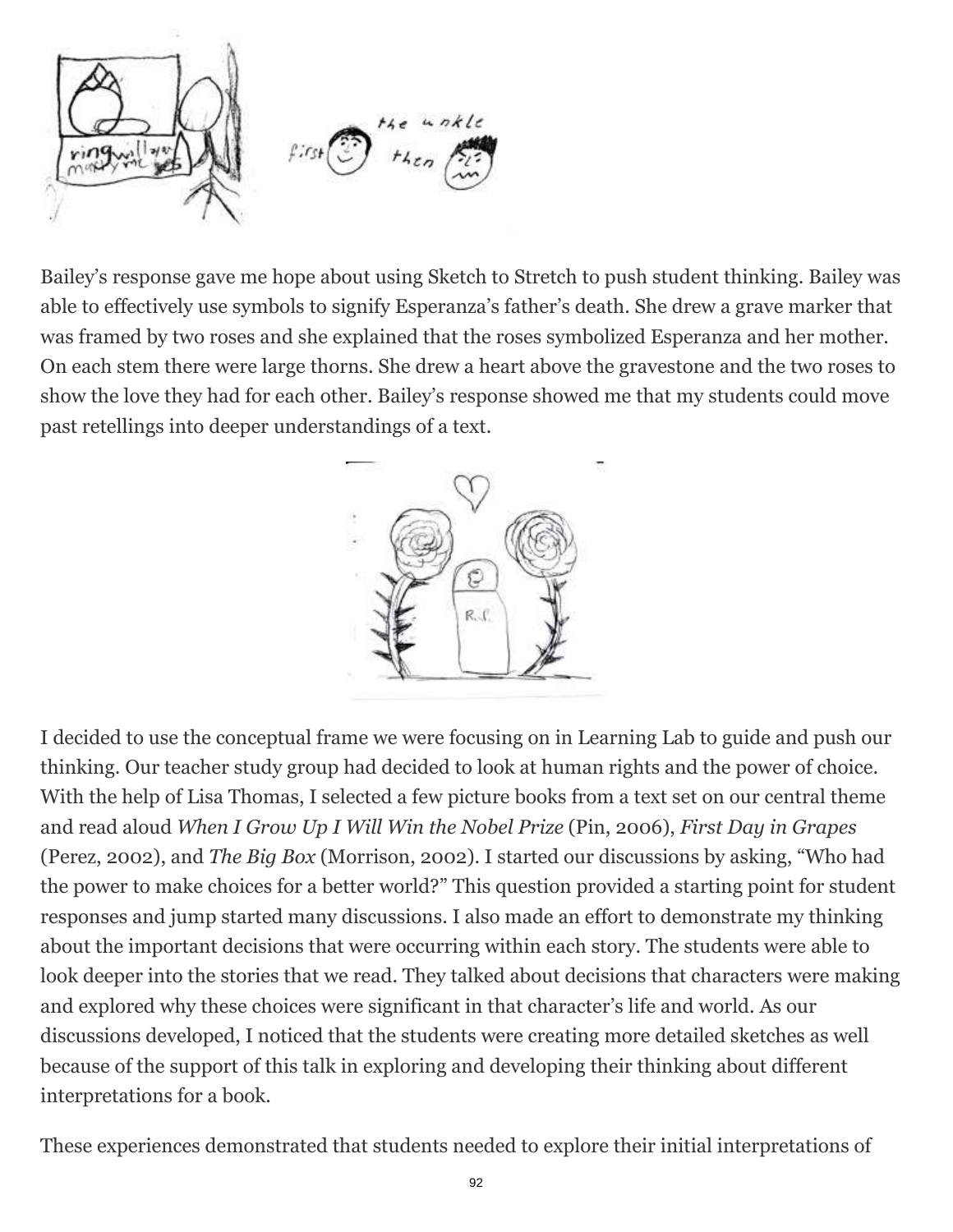literature before moving into the sketching. I originally thought that Sketch to Stretch responses would develop student discussions, but I came to understand that students needed to engage in exploratory talk about a book before moving to symbolic thinking. Symbolic thinking was new to them and they needed the initial sharing to help them consider possible issues and interpretations to explore symbolically through visual images and then could move back into more in-depth dialogue about the book. *Freedom Summer* (Wiles, 2001) was a key picture book that helped shift our thinking from using art to summarize a plot to using art to symbolically represent the deeper meanings of the story. Set in Mississippi in the summer of 1964, the book portrays the close friendship of two boys, one black and the other white, who celebrate the passage of the Civil Rights Act by going to the town pool, expecting to be able to swim together for the first time. Instead, they find a work crew filling the pool with asphalt, a reflection of the town's resistance to desegregation.

Lisa read aloud the book and gave students time to talk about their questions before asking them to sketch. By discussing first, the students talked through their confusions and helped each other go beyond recounting the plot into interpretations. Through the discussions students learned to think interpretively and this supported them in moving into symbolic thinking. The students could take their new understandings and create sketches of the concepts and ideas that they each wanted to think more about.

Elena took ideas from the story that were discussed and effectively used visual images to explain her understanding. She used symbols to show the many tensions in the story. Her sketch is divided into two parts to represent the perspectives of the two boys. On the left side of the paper she has a chain link fence with barbed-wire across the top, storm clouds that are raining, and a butterfly with black wings. These images are juxtaposed against the visual images on the right side of the sketch which depict a blue sky, sun, brightly colored butterfly, and flower. Most of Elana's understandings of the tensions in the story are illustrated in the middle of the sketch. She drew a blue line to clearly delineate the two sides, but it was not a straight line. Instead she drew a curvy line with a heart and an area that bulges into the blue sky of the right side.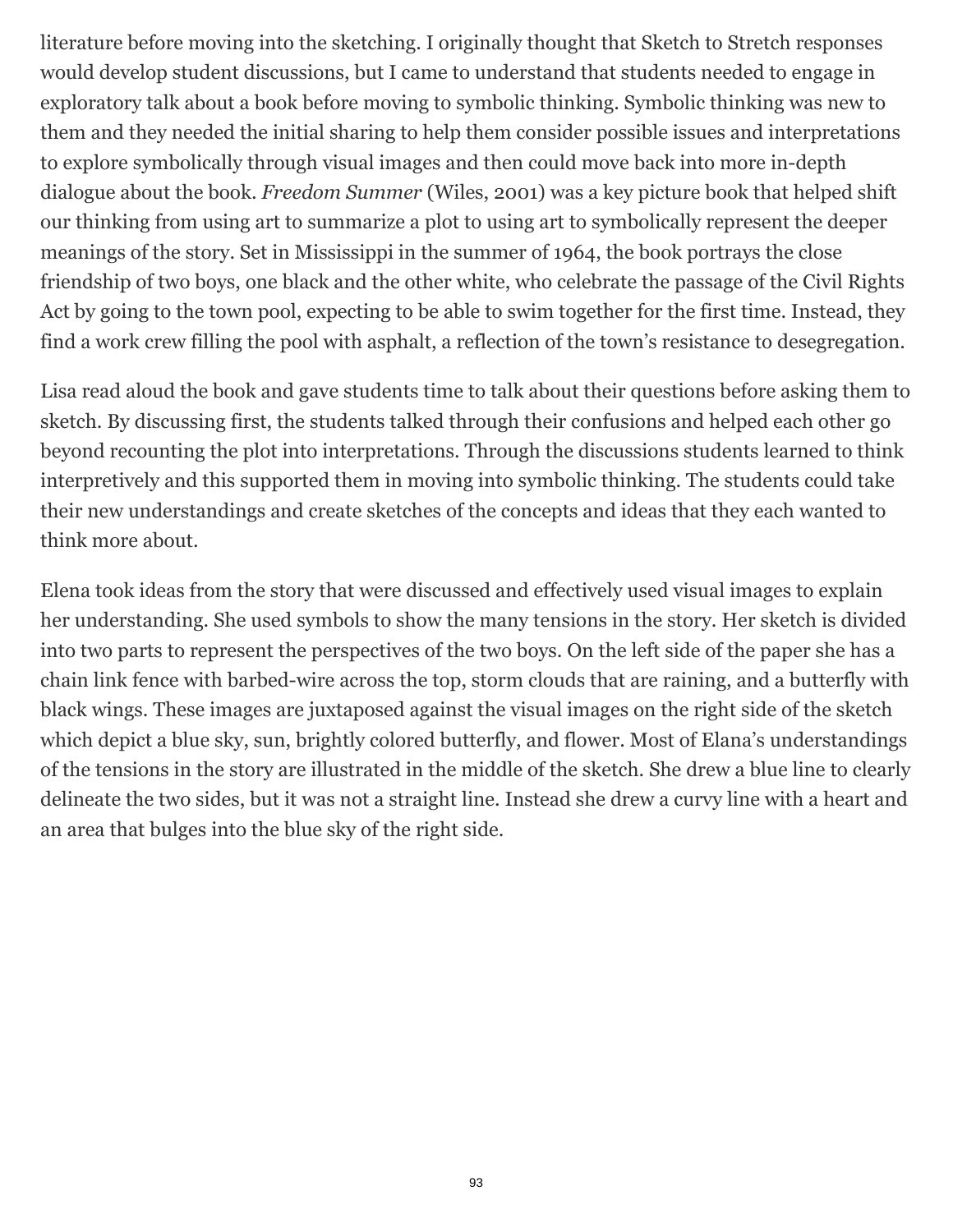

When I interviewed Elana about her sketch she was very confident as she explained each aspect. She said that the left side is supposed to be dark and sad because that is how John Henry felt about not being able to do things that Joe could do. She created the right side to represent Joe's feelings about being happy, except when John Henry was discriminated against because of the color of his skin. She explained that she showed Joe's frustration with the inequality by putting a dark cloud and rain in the middle of his blue sky to indicate that not all of him is happy. This piece of cloudy, rainy sky is like the piece of Joe's heart that is sad and frustrated. I was impressed with Elana's ability to clearly capture the main character's frustrations in her sketch. Her sketch was more than an illustration of an event from the story--it was a look into her thinking about the text. When I saw all of the students' sketches displayed on a bulletin board in the Learning Lab, I realized that my class was able to use visual images as symbols to express and deepen their thinking.

After our success with *Freedom Summer*, I wanted to continue to use Sketch to Stretch as a response to our next read aloud. Due to our focus on human rights and the power to make decisions for a better world, I was reading aloud *[Iqbal](http://wowlit.org/catalog/9780689854453/)* (D'Adamo, 2001) to my class. Iqbal is a fictional story based on the life of a young boy who led an influential movement to protest child labor in Pakistani carpet factories. I knew that I would have to create an atmosphere where students could ask questions and thoughtfully discuss the tough issues in the book. I gave out literature logs and encouraged children to respond in any way they felt made sense. I set aside the last thirty minutes of each day to read a chapter from the book. After finishing a chapter, students responded in their literature logs and then we had a discussion. The students were involved in the story and always looked forward to the last half an hour of the day. I was surprised by the deeper understandings of the concepts, ideas and issues that students brought up during discussion, such as illiteracy, poverty, and justice. Based on their conversations and emotional connections to the story, I realized that the students were engaging with this story in ways I had never seen before. When we finished the book I explained to the class that they were going to do a Sketch to Stretch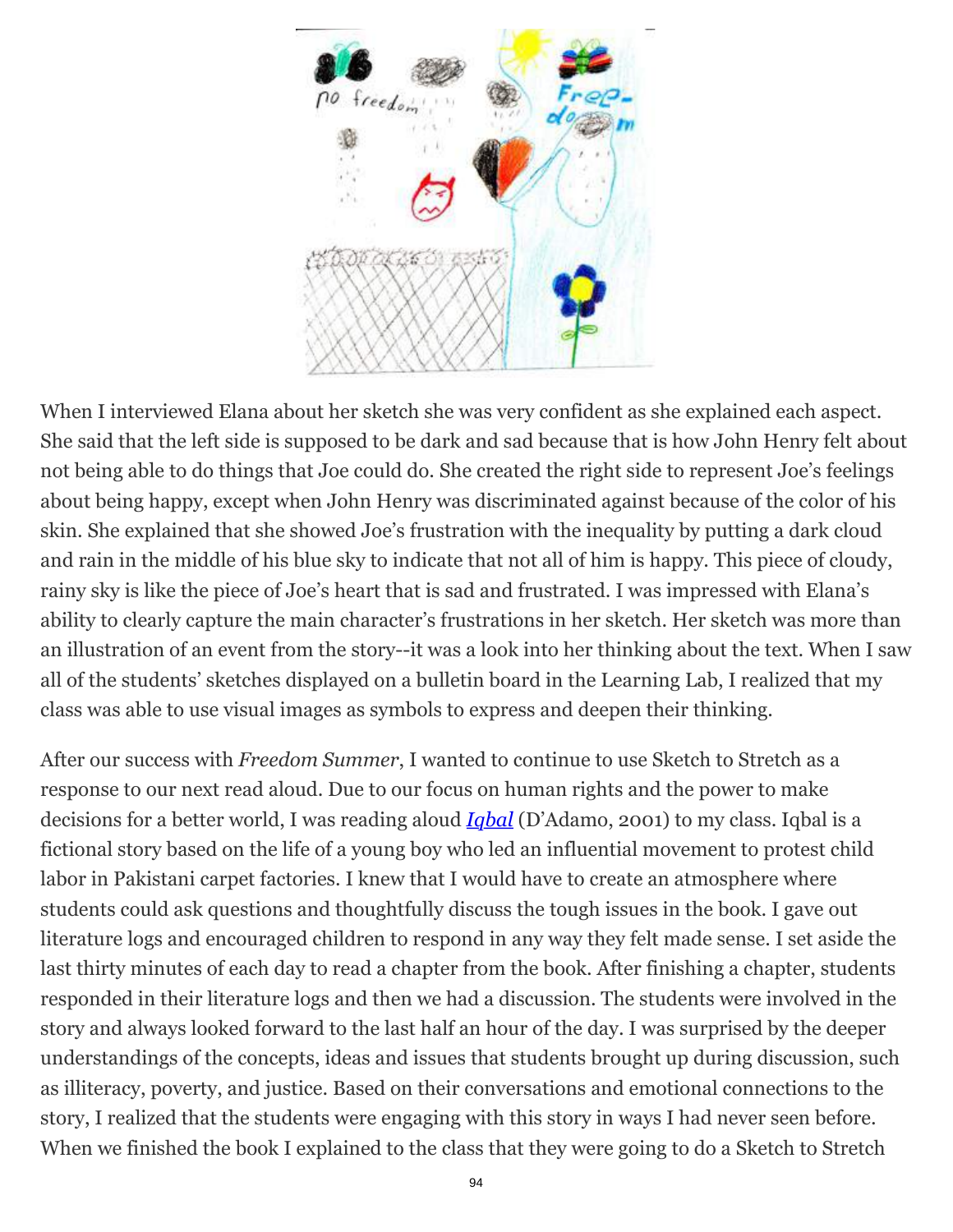about the overall meaning of the book for each of them. The students immediately read through their literature logs and got to work on their sketches.

As students shared their sketches with each other, I was astounded at their ability to use visual images as symbols to represent their understandings. Many of the students used symbols that we had talked about in our discussions like birds symbolizing freedom and rainbows symbolizing hope. When Dan shared his sketch, he explained that he drew the chain that was used to imprison Iqbal to his loom and it was "empty" showing that Iqbal was free. He said that he drew the top part of his sketch as dark and red because Iqbal was angry because he knew it was wrong to be chained to the loom and forced to make carpets. He shared that he left the image white behind the loom because Iqbal knew he could be free and that he was going to make it happen. Dan recognized that Iqbal was intelligent and knew child labor was wrong and was brave enough to stand up for himself and other children. Dan used the chain as a symbol of strength not despair.



Gaby shared that she drew a kite to show freedom because Iqbal and Fatima dreamed of the day that they could fly a kite and were free from the looms and their master. She also explained that she drew the kite "breaking through a fence" that held in the kids. The clouds in the sky were another symbol of freedom because the kids could not see the sky when they were working in the shop. The small details in their drawings indicate that students had listened carefully to this intense story, made their own meanings, and created visual images to show their new understandings.

Sketch to Stretch was more than just a response strategy to literature in my classroom. These sketches are an illustrated record of our learning. Through examining how the students' sketches unfolded over time, I was able to see the ways in which my students developed more symbolic and conceptual thinking, as well as how my own learning as a teacher developed. I originally planned to use Sketch to Stretch as a way to encourage thoughtful talk about literature, but quickly learned that we needed to first engage in exploratory talk to share our initial responses. This exploratory talk provided students with the support they needed to consider their own interpretations and